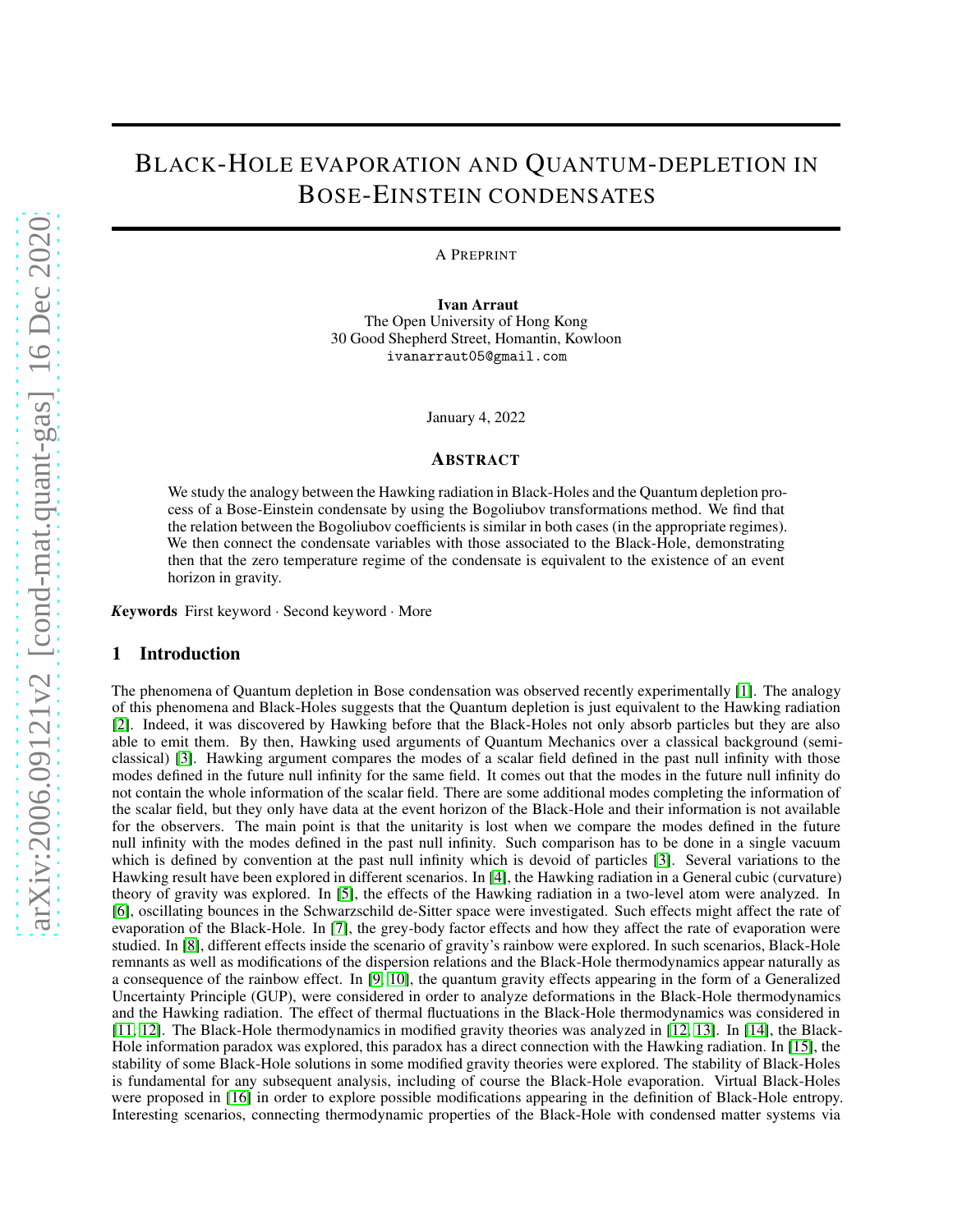holographic principle and related Quantum gravity proposals were analyzed in [\[17\]](#page-7-4). The Hawking radiation for the asymptotically de-Sitter and Anti de-Sitter solutions was studied in [\[10,](#page-6-9) [18\]](#page-7-5). Non-commutative scenarios, exploring modifications of the Black-Hole thermodynamics, were studied in [\[19\]](#page-7-6). In [\[20\]](#page-7-7), Quantum gravity candidates, with different Lifshitz scaling for time and space coordinate were also explored. The connection between the Black-Hole evaporation and the phenomena of Quantum-depletion of Black-Holes was proposed by Dvali et al in [\[2\]](#page-6-1) by using the Black-Hole N-portrait which makes a connection between the size of the system (event horizon) and the number of gravitons involved in the condensate. From this perspective the Black-Hole is a leaky bound state of a condensate of N interacting soft gravitons existing in a critical condition. The analogy was extended to the scenario of neural networks where the degrees of freedom of a gas of bosons were mapped to the degrees of freedom representing a neural network arrangement [\[21\]](#page-7-8). The analysis of the Black-Hole evaporation from the perspective of neural networks was done by the author in [\[22\]](#page-7-9) without considering the phenomena of Quantum depletion. In [22], the author just mapped the relation between the Bogoliubov coefficients, necessary for the reproduction of the Hawking radiation onto the modes expanded in the Hamiltonian representing a neural network arrangement. In this paper we analyze the conditions necessary for the process of Quantum depletion to be equivalent to the process of Black-Hole evaporation. The conditions are obtained by deriving the Bogoliubov coefficients independently for both situations and subsequently comparing the corresponding results. We then fins an expression for the surface gravity of the Black-Hole as a function of the variables of the condensate which include the momentum of the particles able to escape the condensate and the frequency of the associated modes. We focus on the low momentum regime since the particles escaping the condensate are supposed to have small momentum due to the fact that the condensate under analysis has a temperature near the absolute zeto  $T = 0$ . Our results show the consistent relation suggesting that for a fixed momentum for the particles escaping the system, a lower frequency for the modes implies a larger mass associated to the Black-Hole.

# 2 Quantization of a gas of bosons and Quantum depletion

Consider a gas of bosons represented by a Quantum field  $\phi(\mathbf{r})$  with the dynamic obeying the following Hamiltonian

<span id="page-1-0"></span>
$$
\hat{H} = \frac{\hbar^2}{2m} \int d^3r \phi^+(\mathbf{r}) \nabla^2 \phi(\mathbf{r}) + \frac{1}{2} \int \int \phi^+(\mathbf{r}_1) \phi^+(\mathbf{r}_2) u(\mathbf{r}_1, \mathbf{r}_2) \phi(\mathbf{r}_2) \phi(\mathbf{r}_1).
$$
\n(1)

Here  $u(\mathbf{r}_1, \mathbf{r}_2)$  is the two-body interaction potential [\[23\]](#page-7-10). Since the Quantum depletion phenomena is expected to happen at low temperatures, namely, near the absolute zero; then the momentum of the particles at that point is expected to be small. We define the particle number operator as

$$
\hat{N} = \int d^3r \psi^+(\mathbf{r}) \psi(\mathbf{r}).
$$
\n(2)

The particle number is a conserved quantity for the Hamiltonian under analysis and then its operator commutes with the Hamiltonian operator as

$$
[\hat{N}, \hat{H}] = 0. \tag{3}
$$

If we make the expansion in a Fourier series of the Quantum field  $\psi(\mathbf{r}) = \sum_i \hat{a}_i u_i(\mathbf{r})$ , together with its complex conjugate, then we get the standard definition of the particle number operator as

$$
\hat{N} = \sum_{i} \hat{a}_i^+ \hat{a}_i. \tag{4}
$$

Here the summation is carried out over all the particle states of the system. Evidently, for the single particle state we can define the particle number operator as  $\hat{N}_i = \hat{a}_i^{\dagger} \hat{a}_i$  (omitting the summation over index). The Hamiltonian [\(1\)](#page-1-0) itself can be also expressed in terms of annihilation and creation operators, written in this form, it becomes

<span id="page-1-1"></span>
$$
\hat{H} = \sum_{\mathbf{p}} \frac{p^2}{2m} \hat{a}_{\mathbf{p}}^+ \hat{a}_{\mathbf{p}} + \frac{1}{2} \sum_{\mathbf{p}_1', \mathbf{p}_2'} u_{\mathbf{p}_1, \mathbf{p}_2}^{\mathbf{p}_1', \mathbf{p}_2'} \hat{a}_{\mathbf{p}_1'}^+ \hat{a}_{\mathbf{p}_2}^+ \hat{a}_{\mathbf{p}_2} \hat{a}_{\mathbf{p}_1}.
$$
\n(5)

Here  $u_{\mathbf{p}_1,\mathbf{p}_2}^{\mathbf{p}'_1,\mathbf{p}'_2}$  is just a matrix element representing the interaction of two particles as it is defined in [\[23\]](#page-7-10). The transfer momentum due to the interaction of a pair of particles, is defined as

$$
\mathbf{p} = (\mathbf{p}_2 - \mathbf{p}'_2) = -(\mathbf{p}_1 - \mathbf{p}'_1). \tag{6}
$$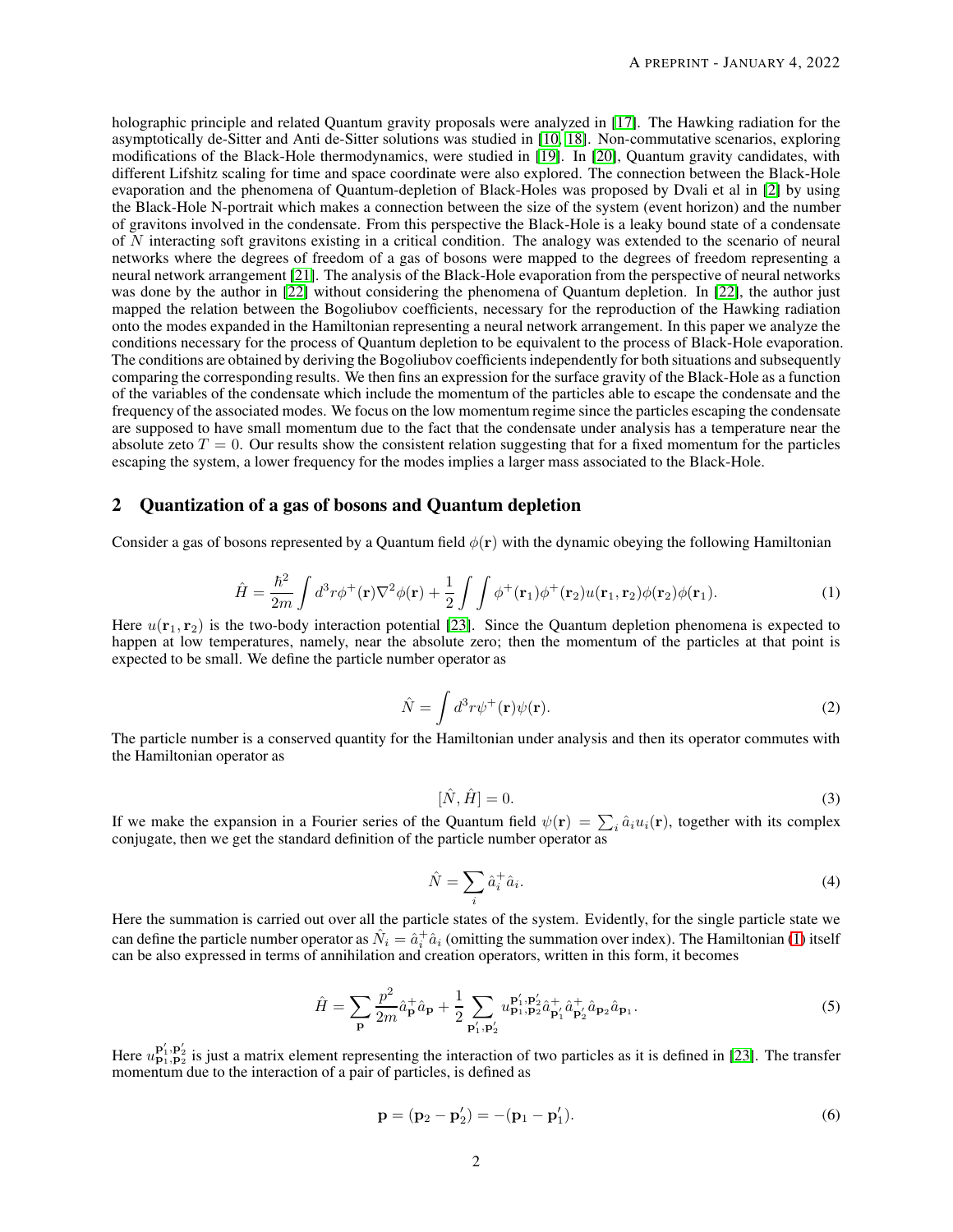Evidently, the momentum conservation in the form  $p'_1 + p'_2 = p_1 + p_2$  is satisfied. If the spin of the particles is considered, it can be also included in the Hamiltonian. Here for our purposes, it is irrelevant to include the spin of the particles. One relevant quantity to define is the scattering amplitude, here defined as

$$
a(\mathbf{p}) = \frac{m}{4\pi\hbar^2} \int u(\mathbf{r}) e^{i\mathbf{p}\cdot\mathbf{r}/\hbar} d^3r.
$$
 (7)

At the lowest order in momentum, which is the case of low-energy scattering, we have the limiting result

<span id="page-2-0"></span>
$$
a \approx \frac{m u_0}{4\pi \hbar^2}, \quad u_0 = \int u(\mathbf{r}) d^3 r. \tag{8}
$$

## 2.1 Low temperature behavior of a Bose gas

At low temperatures, the matrix element  $u_{p_1,p_2}^{p'_1,p'_2}$ , takes the limit value  $u_0/V$  as it is defined in eq. [\(8\)](#page-2-0). Note that since in this case we have zero-momentum transfer  $p = 0$ , then in the sum for the potential term in eq. [\(5\)](#page-1-1), we only consider those terms with a vanishing momentum transfer. In this way, the Hamiltonian becomes

<span id="page-2-1"></span>
$$
\hat{H} = \sum_{\mathbf{p}} \frac{p^2}{2m} \hat{a}_{\mathbf{p}}^+ \hat{a}_{\mathbf{p}} + \frac{2\pi a \hbar^2}{mV} \left( \sum_{\mathbf{p}} \hat{a}_{\mathbf{p}}^+ \hat{a}_{\mathbf{p}}^+ \hat{a}_{\mathbf{p}} \hat{a}_{\mathbf{p}} + \sum_{\mathbf{p}_1 \neq \mathbf{p}_2} (\hat{a}_{\mathbf{p}_1}^+ \hat{a}_{\mathbf{p}_2}^+ \hat{a}_{\mathbf{p}_2} \hat{a}_{\mathbf{p}_1} + \hat{a}_{\mathbf{p}_2}^+ \hat{a}_{\mathbf{p}_1}^+ \hat{a}_{\mathbf{p}_2} \hat{a}_{\mathbf{p}_1}) \right).
$$
(9)

It can be easily proved that the energy eigenvalues for this Hamiltonian are defined as

$$
E_{\mathbf{p}} \approx \sum_{\mathbf{p}} n_{\mathbf{p}} \frac{p^2}{2m} + \frac{2\pi a \hbar^2}{mV} (2N^2 - n_0^2).
$$
 (10)

From this, it is clear that the ground state is defined as  $E_0 \approx 2\pi a \hbar^2 N^2 / mV$ .

#### 2.2 Quantum depletion

At low temperatures, the emission of particles in the system is dominated by the phenomena of Quantum depletion. When the temperature is near the zero value, the particles are not supposed to escape. However, Quantum depletion still allows the possibility for this to happens. This is analogous to the fact that the particles are not supposed to escape from the event horizon of a Black-Hole. Indeed, later we will demonstrate that this fact is the key point for the comparison with the Hawking radiation. Near the zero temperature, it is expected for most of the particles in the system to be in the ground state where the particle number is  $n_0$  with  $p = 0$ . In this way  $n_0/N \approx 1$ . In the same form, the number of excited particles with  $p \neq 0$ , is considered to be small and then  $n_p/N \ll 1$ . In this way, we can use the approximation

$$
2N^2 - n_0^2 \approx N^2 + 2N \sum_{\mathbf{p} \neq 0} \hat{a}_{\mathbf{p}}^+ \hat{a}_{\mathbf{p}},\tag{11}
$$

which can be used for simplifying the Hamiltonian expression given in eq. [\(9\)](#page-2-1). In addition, due to the large amount of particles in the ground state, we can take the annihilation and creation operators of the found state as c-numbers, namely  $\hat{a}_0 \hat{a}_0^+ = \hat{a}_0^+ \hat{a}_0$ . Considering this aspect and still using the zero-order approximation for  $u(\mathbf{r})$  given in eq. [\(8\)](#page-2-0), then we get a simplified version of the Hamiltonian given by

<span id="page-2-2"></span>
$$
\hat{H} = \sum_{\mathbf{p}} \frac{p^2}{2m} \hat{a}_{\mathbf{p}}^+ \hat{a}_{\mathbf{p}} + \frac{u_0}{2V} \left( N^2 + N \sum_{\mathbf{p} \neq 0} (2\hat{a}_{\mathbf{p}}^+ \hat{a}_{\mathbf{p}} + \hat{a}_{\mathbf{p}}^+ \hat{a}_{-\mathbf{p}}^+ + \hat{a}_{\mathbf{p}} \hat{a}_{-\mathbf{p}}) \right).
$$
\n(12)

It can be proved that if we consider  $u_0$  expanded up to second-order, considering then the transitions of the system, we obtain

$$
u_0 \approx \frac{4\pi a\hbar^2}{m} \left( 1 + \frac{4\pi a\hbar^2}{V} \sum_{\mathbf{p}\neq 0} \frac{1}{p^2} \right). \tag{13}
$$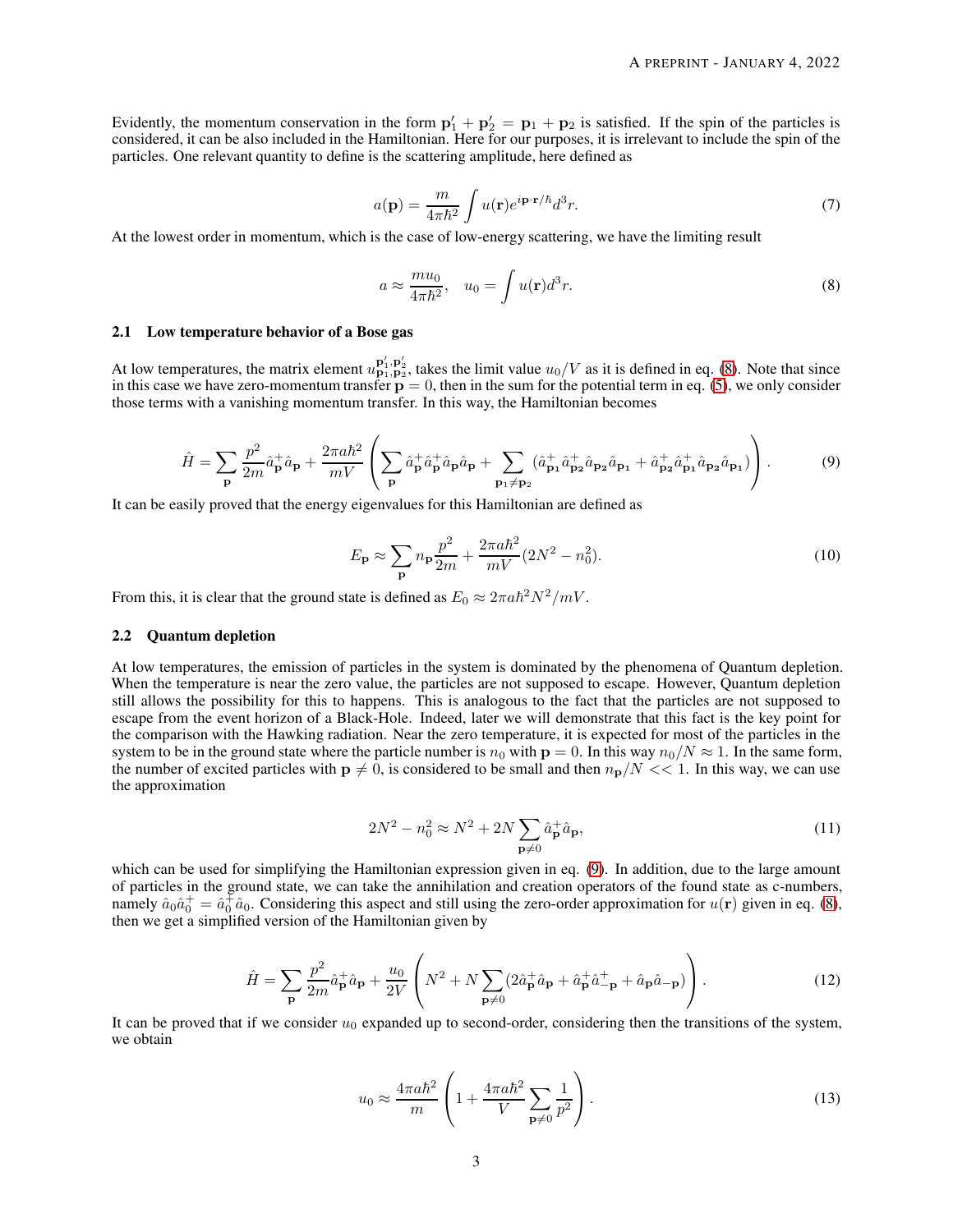In this way, the Hamiltonian [\(12\)](#page-2-2), becomes

<span id="page-3-1"></span>
$$
\hat{H} = \sum_{\mathbf{p}\neq 0} \frac{p^2}{2m} \hat{a}_{\mathbf{p}}^+ \hat{a}_{\mathbf{p}} + \frac{2\pi a \hbar^2}{m} \frac{N}{V} \sum_{\mathbf{p}\neq 0} (2\hat{a}_{\mathbf{p}}^+ \hat{a}_{\mathbf{p}} + \hat{a}_{\mathbf{p}}^+ \hat{a}_{-\mathbf{p}}^+) + \frac{2\pi a \hbar^2}{m} \frac{N^2}{V} \left( 1 + \frac{4\pi a \hbar^2}{V} \sum_{\mathbf{p}\neq 0} \frac{1}{p^2} \right). \tag{14}
$$

The energy level of the system can be found after diagonalization of the Hamiltonian by using the Bogoliubov transformations in the form [\[24\]](#page-7-11)

<span id="page-3-0"></span>
$$
\hat{b}_{\mathbf{p}} = \frac{\hat{a}_{\mathbf{p}} + \alpha_{\mathbf{p}} \hat{a}_{-\mathbf{p}}^{\dagger}}{\sqrt{1 - \alpha_{\mathbf{p}}^2}}, \quad \hat{b}_{\mathbf{p}}^+ = \frac{\hat{a}_{\mathbf{p}}^+ + \alpha_{\mathbf{p}} \hat{a}_{-\mathbf{p}}}{\sqrt{1 - \alpha_{\mathbf{p}}^2}}.
$$
\n(15)

These transformations can be inverted as

<span id="page-3-5"></span>
$$
\hat{a}_{\mathbf{p}} = \frac{\hat{b}_{\mathbf{p}} - \alpha_{\mathbf{p}} \hat{b}_{-\mathbf{p}}^{+}}{\sqrt{1 - \alpha_{\mathbf{p}}^{2}}}, \qquad \hat{a}_{\mathbf{p}}^{+} = \frac{\hat{b}_{\mathbf{p}}^{+} - \alpha_{\mathbf{p}} \hat{b}_{-\mathbf{p}}}{\sqrt{1 - \alpha_{\mathbf{p}}^{2}}},\tag{16}
$$

with

<span id="page-3-6"></span>
$$
\alpha_{\mathbf{p}} = \frac{mV}{4\pi a\hbar^2 N} \left( \frac{4\pi a\hbar^2 N}{mV} + \frac{p^2}{2m} - \epsilon(\mathbf{p}) \right). \tag{17}
$$

Here  $\epsilon(\mathbf{p})$  represents the dispersion relation, which here is defined as

<span id="page-3-4"></span>
$$
\epsilon(\mathbf{p}) = \left(\frac{4\pi a\hbar^2 N}{mV}\frac{p^2}{m} + \left(\frac{p^2}{2m}\right)^2\right)^{1/2}.\tag{18}
$$

Evidently, the commutation relations are unchanged after executing a Bogoliubov transformation. Then we have

<span id="page-3-3"></span>
$$
[\hat{a}_{\mathbf{p}}, \hat{a}_{\mathbf{p}'}] = [\hat{b}_{\mathbf{p}}, \hat{b}_{\mathbf{p}'}] = \delta_{\mathbf{p}, \mathbf{p}'},\tag{19}
$$

with all the other commutators vanishing. At the ground state, since the operators  $\hat{a}_{\bf p}$  behave as c-numbers, the previous commutator will naturally vanish in such situations. After using the transformations [\(15\)](#page-3-0) inside the Hamiltonian [\(14\)](#page-3-1), then we get

<span id="page-3-2"></span>
$$
\hat{H} = E_0 + \sum_{\mathbf{p} \neq 0} \epsilon(\mathbf{p}) \hat{b}_{\mathbf{p}}^{\dagger} \hat{b}_{\mathbf{p}},\tag{20}
$$

with  $E_0$  defined as

$$
E_0 = \frac{2\pi a\hbar^2 N^2}{mV} + \frac{1}{2} \sum_{\mathbf{p}\neq 0} \left( \epsilon(\mathbf{p}) - \frac{p^2}{2m} - \frac{4\pi a\hbar^2 N}{mV} + \left( \frac{4\pi a\hbar^2 N}{mV} \right)^2 \frac{m}{p^2} \right). \tag{21}
$$

The form of the Hamiltonian [\(20\)](#page-3-2) together with the commutation relations [\(19\)](#page-3-3), suggests that  $\hat{b}^+_{{\bf p}}$  is the creation operator of some quasiparticle and  $\hat{b}_p$  corresponds to the annihilation operator of the same quasiparticle. Evidently  $\hat{b}_p^+\hat{b}_p$  is the particle number operator of the quasi-particle. The dispersion relation for the quasi-particle is given by eq. [\(18\)](#page-3-4). The form of the Hamiltonian [\(20\)](#page-3-2) suggests that  $E_0$  is the ground state of the system and that the quasi-particles behave as Bosonic field. If the ground state of the system were perfect, we would have zero particles with non-vanishing momentum, in agreement with the eigenvalues  $\hat{n}^b_{\mathbf{p}\neq 0} = \hat{b}^{\dagger}_{\mathbf{p}} \hat{b}_{\mathbf{p}}$  which would vanish in such a case. However, these eigenvalues do not represent the behavior of real particles. Additionally, in order to get a finite energy for the ground state, it is necessary to have some particles having non-zero energy even at absolute zero [\[23\]](#page-7-10).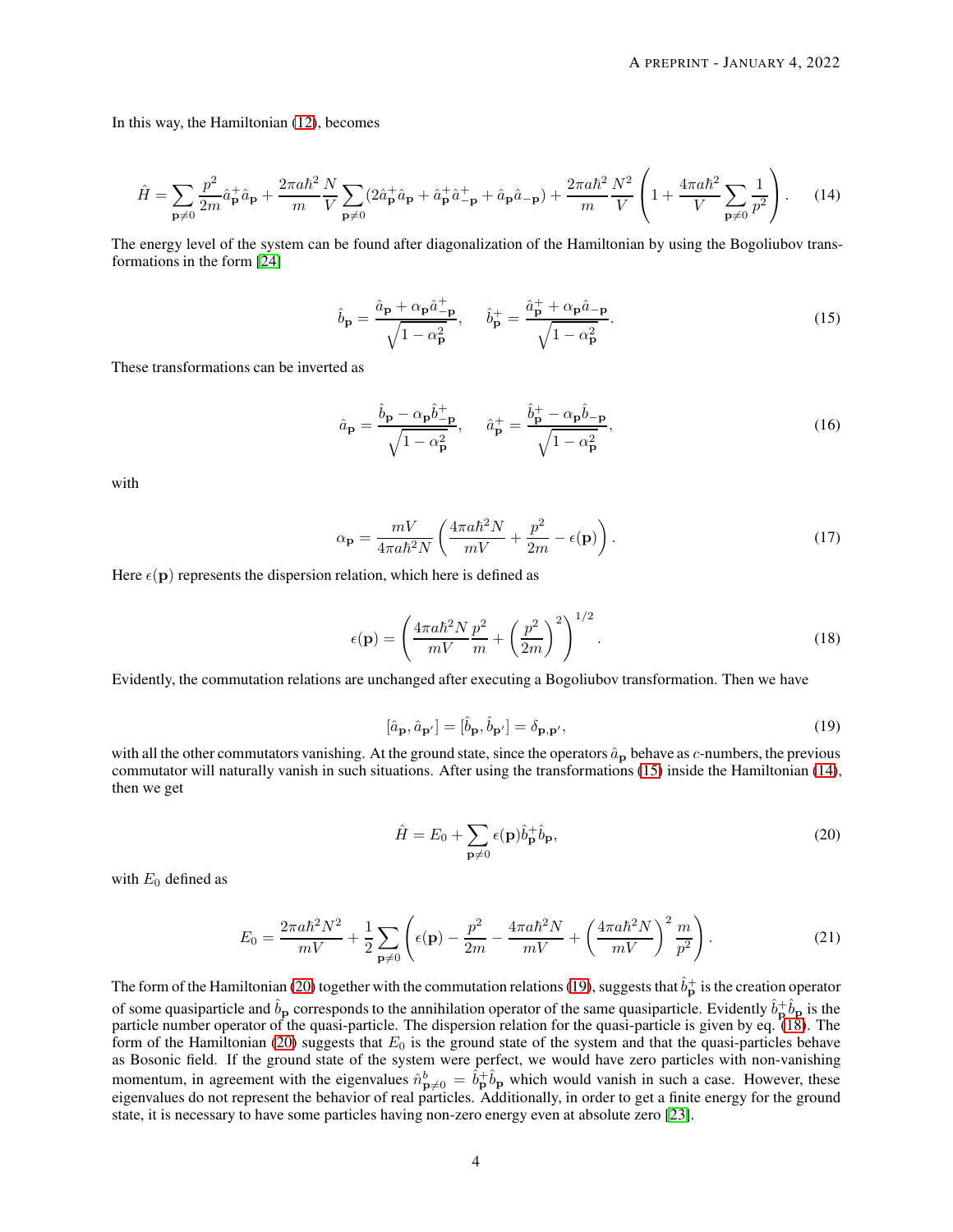#### <span id="page-4-2"></span>2.3 Evaporation of Physical particles

The particle number corresponding to physical particles is defined by  $\hat{n}^a_{\bf p} = \hat{a}^+_{\bf p} \hat{a}_{\bf p}$ . We can then find the number of real particles perceived from the perspective of the vacuum defined by the quasi-particles as  $\langle \bar{0} | \hat{n}_{\bf p}^b | \bar{0} \rangle = 0$ . Then we find

<span id="page-4-0"></span>
$$
\langle \bar{0} | \hat{n}_{\mathbf{p}}^{a} | \bar{0} \rangle = \langle \bar{0} | \hat{a}_{\mathbf{p}}^{+} \hat{a}_{\mathbf{p}} | \bar{0} \rangle = \frac{\alpha_{\mathbf{p}}^{2}}{1 - \alpha_{\mathbf{p}}^{2}}.
$$
\n(22)

This result is obtained after replacing the Bogoliubov transformations [\(16\)](#page-3-5) inside the expression  $\langle \bar{0} | \hat{a} + \hat{a}_{\mathbf{p}} | \bar{0} \rangle$  in eq. [\(22\)](#page-4-0). We can analyze further the role of the Bogoliubov coefficients in eq. [\(16\)](#page-3-5), if we express the Bogolibov transformation in general as

<span id="page-4-5"></span>
$$
\hat{a}_{\mathbf{p}} = u_{\mathbf{p}, \mathbf{p}'} \hat{b}_{\mathbf{p}'} - v_{\mathbf{p}, \mathbf{p}'} \hat{b}_{\mathbf{p}'}^+.
$$
\n(23)

Then we can define

<span id="page-4-1"></span>
$$
u_{\mathbf{p},\mathbf{p}'} = \frac{1}{\sqrt{1 - \alpha_{\mathbf{p}}^2}}, \quad v_{\mathbf{p},\mathbf{p}'} = \frac{\alpha_{\mathbf{p}}}{\sqrt{1 - \alpha_{\mathbf{p}}^2}}.
$$
(24)

It is trivial to demonstrate that

$$
|u_{\mathbf{p},\mathbf{p}'}|^2 - |v_{\mathbf{p},\mathbf{p}'}|^2 = 1.
$$
 (25)

This demonstrates that the commutation relations are preserved after doing the Bogoliubov transformations. From eq. [\(24\)](#page-4-1), it is important to notice the relation between the Bogoliubov coefficients as

$$
v_{\mathbf{p},\mathbf{p}'} = \alpha_{\mathbf{p}} u_{\mathbf{p},\mathbf{p}'}.\tag{26}
$$

This relation suggests that  $|v_{\mathbf{p},\mathbf{p}'}| = \alpha_{\mathbf{p}} |u_{\mathbf{p},\mathbf{p}'}|$ 

## 2.4 A comparison with the Black-Hole evaporation process

The quantum depletion process is analogous to the Black-Hole evaporation process [\[3\]](#page-6-2). Then in the same way as the particles are not supposed to escape from a condensate at zero temperature; no particle is supposed to escape from a Black-Hole classically [\[25\]](#page-7-12). The particles can escape from a Black-Hole via Hawking radiation in the same way as the particles can escape from a condensate at zero temperature via Quantum-depletion. In order to understand this fact, we need to analyze the Black-Hole evaporation process. The Hawking radiation process is a natural consequence of a comparison between the vacuum located at the future null infinity, namely, the vacuum with no-gravity and defined after the formation of the Black-Hole; with respect the vacuum located in the past null-infinity, namely, the one defined before the Black-Hole formation and devoid of particles. Naturally, before the Black-Hole formation (past-null infinity) there are no particles; then we can settle the vacuum in such a case as

$$
\hat{b}_{\mathbf{p}}|\bar{0}\rangle = 0.\tag{27}
$$

Then the vacuum defined in the past-null infinity is consistent with the vacuum defined by the quasi-particles in the subsection [\(2.3\)](#page-4-2). On the other hand, the vacuum defined at the future null infinity, is consistent with the vacuum defined for the real particles in the same subsection. Then we should expect the observers located at the future nullinfinity to detect particles, even in these are not supposed to escape from the Black-Hole. The standard calculation done by Hawking in [\[3\]](#page-6-2), suggests that a scalar field in the past-null infinity can be expanded as

<span id="page-4-3"></span>
$$
\phi(x,t) = \sum_{\mathbf{p}} \left( f_{\mathbf{p}} \hat{b}_{\mathbf{p}} + \bar{f}_{\mathbf{p}} \hat{b}_{\mathbf{p}}^{+} \right).
$$
 (28)

The same scalar field, expanded at the future-null infinity, requires two different set of modes, then we can write

<span id="page-4-4"></span>
$$
\phi(x,t) = \sum_{\mathbf{p}} \left( p_{\mathbf{p}} \hat{a}_{\mathbf{p}} + \bar{p}_{\mathbf{p}} \hat{a}_{\mathbf{p}}^{+} + q_{\mathbf{p}} \hat{c}_{\mathbf{p}} + \bar{q}_{\mathbf{p}} \hat{c}_{\mathbf{p}}^{+} \right).
$$
\n(29)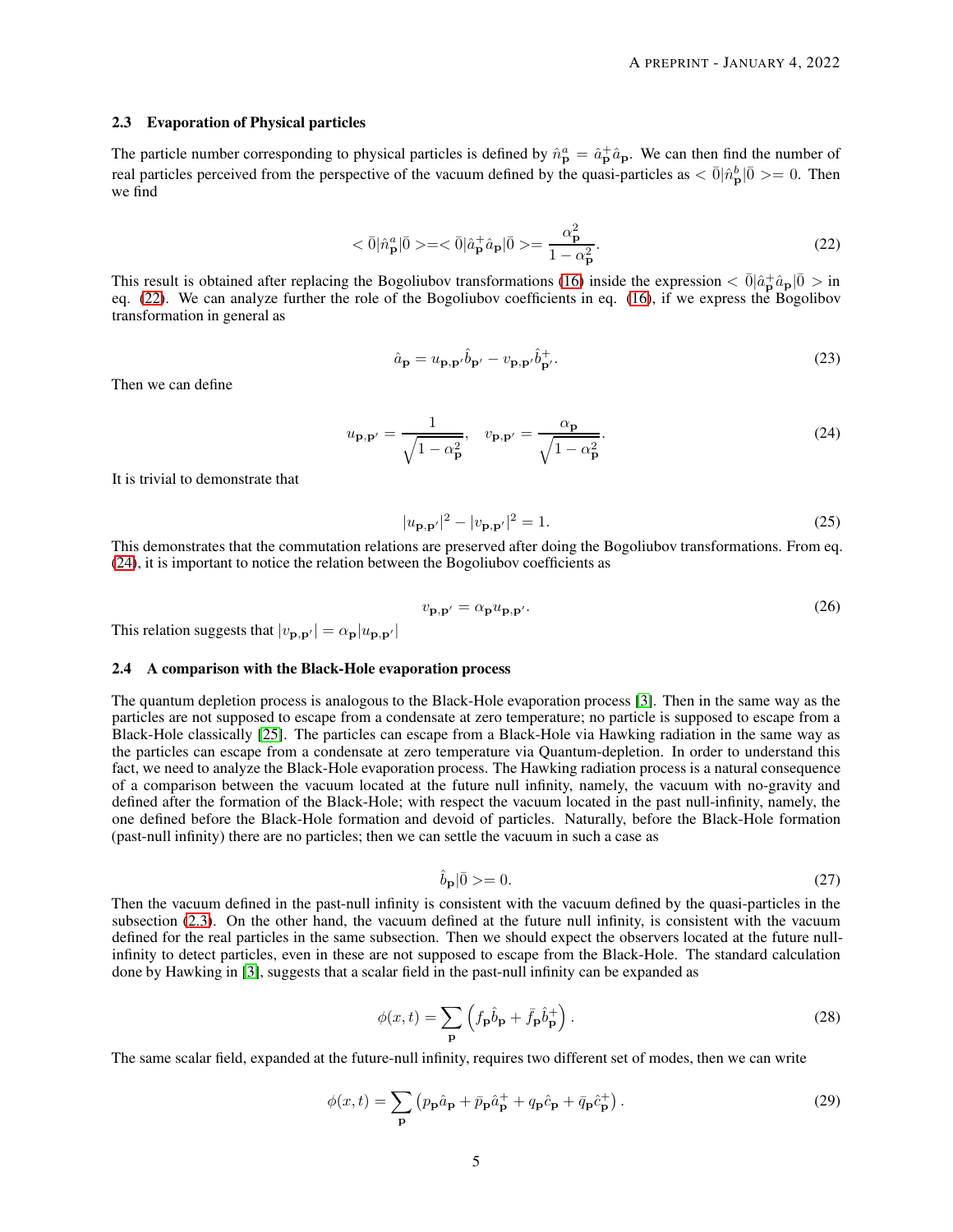Both equations, [\(28\)](#page-4-3) and [\(29\)](#page-4-4) carry the same information. The vacuum  $\hat{a}_p|0\rangle=0$  is defined at the future null-infinity. On the other hand, the modes  $q_p$ , together with the operators  $\hat{c}$ , are defined at the event horizon. These are the modes which the observer located at the asymptotic future cannot see, generating the famous information problem in Black-Holes [\[3\]](#page-6-2). Here we focus only on the modes which are perceived by the observers. In order to relate the modes defined by  $f_{\rm p}$  and those defined by  $p_{\rm p}$ , we employ the Bogoliubov transformations. Following the arguments of Hawking in [\[3\]](#page-6-2), we can find that the relation between the modes under discussion, follow the same Bogoliubov transformations defined in eq. [\(23\)](#page-4-5), and evidently

$$
\langle \bar{0} | \hat{n}_{\mathbf{p}}^a | \bar{0} \rangle = |v_{\mathbf{p}, \mathbf{p}'}|^2, \tag{30}
$$

which is related to the result [\(22\)](#page-4-0). The arguments of Hawking demonstrated that the fraction of particles escaping the Black-Hole, follow the following distribution

$$
\langle \bar{0} | \hat{n}_{\mathbf{p}}^{a} | \bar{0} \rangle = \frac{\Gamma_{\mathbf{p}, \mathbf{p}'} }{e^{\frac{2\pi \omega}{\kappa}} - 1},\tag{31}
$$

if the particles escaping the Black-Hole are bosons. In the previous expression,  $\Gamma_{\mathbf{p},\mathbf{p}'}$  represents the fraction of particles entering the collapsing body (Black-Hole). One key ingredient in the Hawking calculation is the relation between the Bogoliubov coefficients in the following way

$$
|u_{\mathbf{p},\mathbf{p}'}| = e^{\frac{\pi\omega}{\kappa}} |v_{\mathbf{p},\mathbf{p}'}|.
$$
 (32)

If we take the Quantum-depletion process as analogous to the Hawking radiation, then we conclude that  $\alpha_{\bf p} = e^{\frac{\pi \omega}{\kappa}}$ . Here, naturally  $\omega$  is a function of p. We can easily solve for the surface gravity, obtaining then the temperature associated to the depletion to be proportional to

<span id="page-5-0"></span>
$$
\kappa = \frac{\pi \omega}{L n |\alpha_{\mathbf{p}}|} = \frac{\pi \omega}{L n \frac{|u_{\mathbf{p}, \mathbf{p'}}|}{|v_{\mathbf{p}, \mathbf{p'}}|}}.
$$
\n(33)

Since the Quantum-depletion occurs at low temperature, and the momentum associated to the particles is low, then we will focus on the low momentum limit. Before that, we can simplify  $\alpha_p$  with the help of eqns. [\(17\)](#page-3-6) and [\(18\)](#page-3-4) and using the change of variables

$$
x = p \left(\frac{V}{8\pi a\hbar^2 N}\right)^{1/2}.
$$
\n(34)

In this way, we obtain

$$
\alpha_{\mathbf{p}} = 1 + x^2 - \sqrt{2x^2 + x^4}.
$$
\n(35)

The low momentum regime is equivalent to  $x \ll 1$  and then we get the approximation

$$
\alpha_{\mathbf{p}} \approx 1 - \frac{3}{\sqrt{2}}x.\tag{36}
$$

If we replace this expression in eq. [\(33\)](#page-5-0), then we get the result

$$
\kappa \approx \frac{\pi \omega}{\sum_{m=1}^{\infty} \frac{(-1)^{m-1}}{m} \left(\frac{\sqrt{3}}{2} x\right)^m}.
$$
\n(37)

If we expand up to the first order term in the logarithm expansion, then we get

$$
\kappa \approx \frac{2\pi\omega}{\sqrt{3}x}.\tag{38}
$$

We can then proceed to make some interpretations. Note that the previous expression connects the concept of surface gravity with the condensed matter variables associated to the modes. Hawking demonstrated that for Black-Holes,  $\kappa = 1/2\pi M$ , then we can conclude that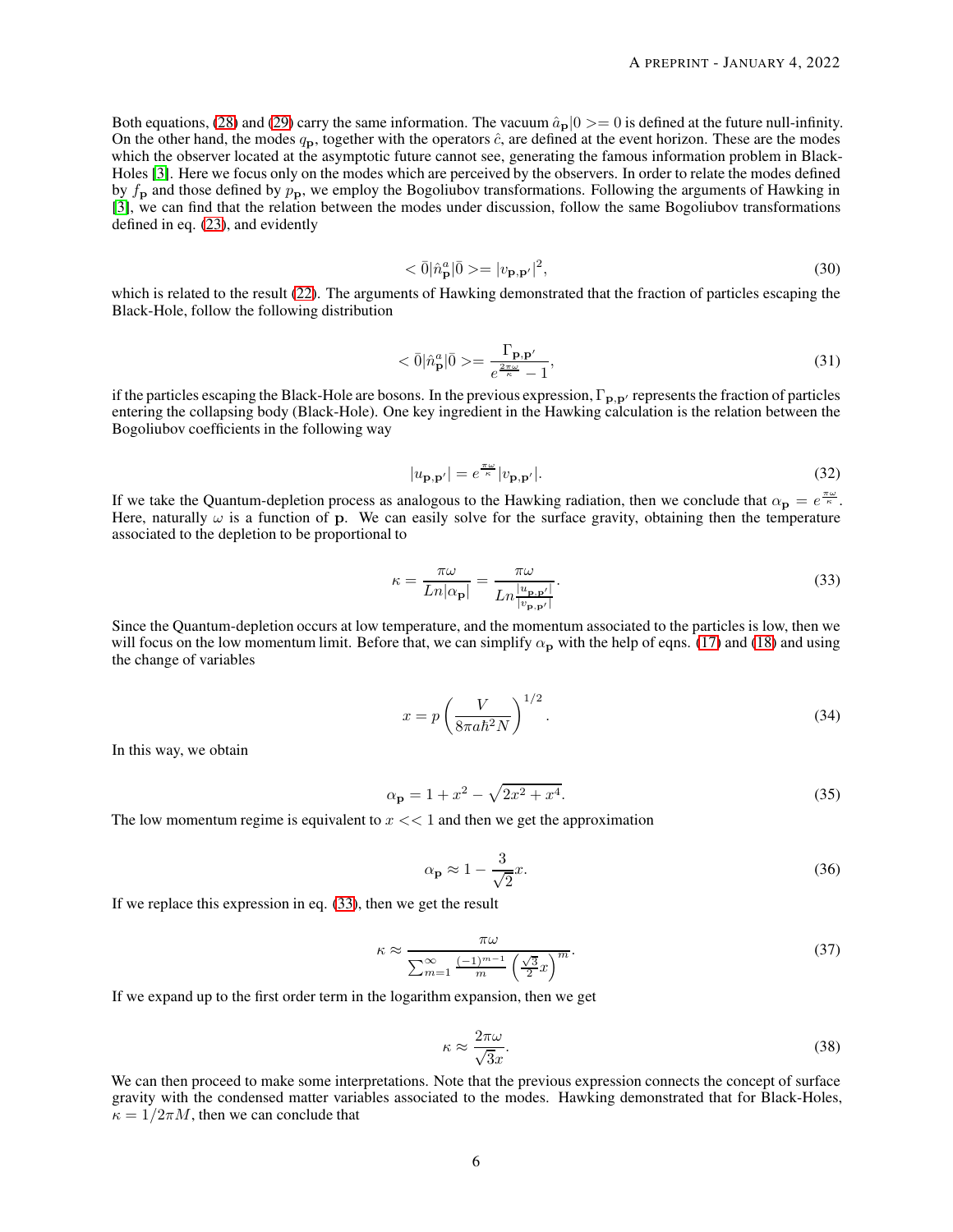$$
\frac{\omega}{x} = \frac{\sqrt{3}}{4\pi^2 M}.\tag{39}
$$

This result suggests that a large mass for the Black-Hole is associated to a low frequency for the modes of the condensate. Here it is always assumed that  $x \ll 1$ . The negative heat capacity associated to the Black-Holes, emerges then naturally from the Quantum depletion of the condensate as it was suggested in a similar scenario in [\[2\]](#page-6-1).

# 3 Conclusions

In this paper we have analyzed the similarities between the process of Hawking radiation in Black-Holes and the process of Quantum-depletion in Bose-Einstein condensates. We have demonstrated that the Bogoliubov coefficients obey similar relations in both situations. In this way, we could make a direct connection between the variables and parameters of the condensate with those related to the Black-Hole. From the perspective of Black-Holes, the existence of an event horizon implies that classically no particles can escape from a Black-Hole. In the same way, at zero temperature of the condensate, no particle is supposed to escape from it if we employ the classical approximation. In both situations, namely, Black-Holes and Bose-Einstein condensates, the Quantum effects (Hawking radiation or Quantum-depletion) allow the particles to escape. In the case of a condensate this gives space to the phenomena of Quantum depletion and for the case of Black-Holes, the Quantum effects give space to the phenomena of Hawking radiation. Further studies are necessary for analyzing possible connections with the holographic principle [\[26\]](#page-7-13). One immediate problem to be explored is the gravitational side of the strongly correlated limit for some condensed matter systems of the form analysed in [\[27\]](#page-7-14). The results connected to the phenomena of Quantum depletion for strongly correlated systems were obtained in [\[28\]](#page-7-15). Mapping such results to the gravitational side by using the holographic principle is an open problem to be explored in a subsequent paper.

Acknowledgement The author would like to thank Naoki Yamamoto for the hospitality during the visit to Keio University in Yokohama-Japan, where part of this work was presented.

# <span id="page-6-0"></span>References

- [1] M. Pieczarka, E. Estrecho, M. Boozarjmehr et al., *Observation of quantum depletion in a non-equilibrium exciton–polariton condensate*, Nat. Commun. 11, 429 (2020).
- <span id="page-6-2"></span><span id="page-6-1"></span>[2] G. Dvali and C. Gomez, *Black Hole's Quantum N-Portrait*, [arXiv:1112.3359](http://arxiv.org/abs/1112.3359) [hep-th].
- [3] S. W. Hawking, *Particle Creation by Black Holes*, Commun. Math. Phys. 43 (1975) 199-220; Erratum: Commun.Math.Phys. 46 (1976) 206.
- <span id="page-6-4"></span><span id="page-6-3"></span>[4] R. A. Konoplya, A. F. Zinhailo and Z. Stuchlik, Phys. Rev. D 102, no.4, 044023 (2020).
- <span id="page-6-5"></span>[5] J. Jing, Z. Cao, X. Liu and Z. Tian, Class. Quant. Grav. 37, no.8, 085001 (2020).
- <span id="page-6-6"></span>[6] R. Gregory, I. G. Moss and N. Oshita, JHEP 07, 024 (2020).
- <span id="page-6-7"></span>[7] A. Chowdhury and N. Banerjee, Phys. Lett. B **805**, 135417 (2020).
- [8] A. F. Ali, M. Faizal and M. M. Khalil, Nucl. Phys. B 894 (2015), 341-360; A. F. Ali, M. Faizal and M. M.Khali, Phys. Lett. B 743 (2015), 295-300; S. H. Hendi and M. Faizal, Phys. Rev. D 92 (2015) no.4, 044027; S. H. Hendi, M. Faizal, B. E. Panah and S. Panahiyan, Eur. Phys. J. C 76 (2016) no.5, 296; A. F. Ali, M. Faizal and M. M. Khalil, JHEP 12 (2014); S. H. Hendi, S. Panahiyan, B. E. Panah, M. Faizal and M. Momennia, 159; Phys. Rev. D 94 (2016) no.2, 024028; A. F. Ali1, M. Faizal and B. Majumder, EPL 109 (2015) no.2, 20001; S. H. Hendi, A. Dehghani and M. Faizal, Nucl. Phys. B 914 (2017), 117-137.
- <span id="page-6-8"></span>[9] M. Faizal and M. M. Khalil, Int. J. Mod. Phys. A 30 (2015) no.22, 1550144; S. Gangopadhyay, A. Dutta and M. Faizal, EPL 112 (2015) no.2, 20006.
- <span id="page-6-9"></span>[10] I. Arraut, D. Batic and M. Nowakowski, Class.Quant.Grav. 26 (2009) 125006; M. Nowakowski and I. Arraut, Mod.Phys.Lett.A 24 (2009) 2133-2137; M. Nowakowski and I. Arraut, Braz.J.Phys. 38 (2008) 425-430.
- <span id="page-6-10"></span>[11] B. Pourhassan, M. Faizal and U. Debnath, Eur. Phys. J. C 76 (2016) no.3, 145; B. Pourhassan and M. Faizal, EPL 111 (2015) no.4, 40006; B. Pourhassan and M. Faizal, Phys. Lett. B 755 (2016), 444-451; B. Pourhassan and M. Faizal, Nucl. Phys. B 913 (2016), 834-851; M. Faizal and B. Pourhassan, Phys. Lett. B 751 (2015), 487-494; ,
- <span id="page-6-11"></span>[12] B. Pourhassan, M. Faizal and Z. Zaz and A. Bhat, Phys. Lett. B 773 (2017), 325-331;